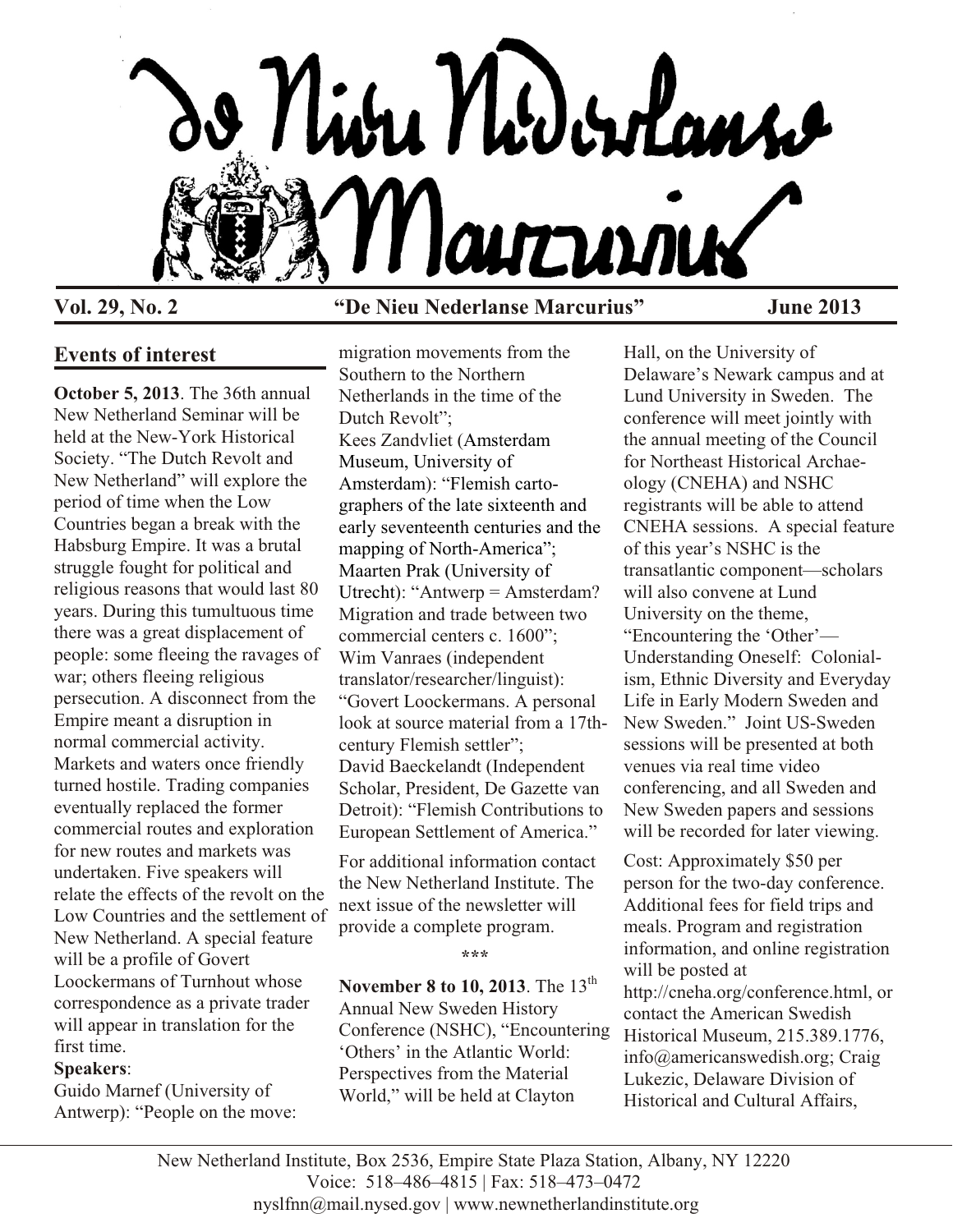craig.lukezic@state.de.us; or Lu Ann De Cunzo, University of Delaware, decunzo@UDel.Edu.

# **News**

Downtown Albany's oldest house, now mostly encircled by parking lots, has been donated by Orion Enterprises to the Historic Albany Foundation. Built in 1728 by Common Councilman Johannes Van Ostrande, the Van Ostrande-Radliff House sat just a few hundred yards from the original Fort Orange. It was built near a creek just outside the old stockade walls. The 23- by 33-foot building's first level featured a brick exterior, while the upper portion and its steeply pitched roof were covered with pine shakes typical of thousands like it built by the Dutch, according to historical accounts. "This represents a great opportunity to build on Historic Albany Foundation's successes over the past 40 years and establish a presence in the city's oldest building that will help forge our identity and broaden our base of support in the future, all while protecting a valuable piece of Albany's past," said foundation president Mary Ellen Piche. The building at 48 Hudson St., adjacent to the vacant former home of the Albany Rescue Mission, is surrounded by property acquired the Albany Convention Center Authority for a proposed convention center, which has been on the drawing board for years. Foundation members said any center would accommodate the historic structure in its design.

Read more: http://www.timesunion. com/local/article/An-old-house-for-Historic-Albany-4573116.php#ixzz 2VvBR1MJ3

\*\*\*

The Shinnecock Nation of Long Island has announced the opening of Wikun Village next to its museum. For more information about the village, museum, and activities of the Shinnecock Nation in general, go to: Shinnecock museum .com.

# **Study Abroad**

The University of Amsterdam's Graduate School of Humanities has announced its programs for the academic year 2013-2014. Courses range from Archaeology, the Classics, History, Literary and Religious Studies, the Dutch Golden Age, to Linguistics, which course has been ranked the best in Europe for two years in a row. Courses are given in English. For more information go to: www.gsh. uva.nl.

# **Publications**

*Munsee Indian Trade in Ulster County, New York 1712-1732.*

Edited by Kees-Jan Waterman and J. Michael Smith.

This book offers the full, annotated translation of a recently discovered Dutch account book recording trade with Native Americans in Ulster County, New York, from 1712 to 1732. The ledger contains just over two-thousand transactions with about two-hundred native

individuals. Slightly more than one-hundred Indians appear with their names listed. The volume and granularity of the entries allow for detailed indexing and comparative analysis of the people and processes involved in these commercial dealings in the mid-Hudson River Valley.

Syracuse University Press. Cloth \$34.95. ISBN: 978-0-8156-3316-7.

**\*\*\***

*Opening Statements: Law, Jurisprudence, and the Legacy of Dutch New York***.** Edited by Albert M. Rosenblatt and Julia C. Rosenblatt.

This beautifully illustrated collection of essays explores the influence of Dutch law and jurisprudence in colonial America. "No society can function without laws, that set of established practices and expectations that guide the way people get along with one another and relate to ruling authorities. Although much has been written about the English roots of American law and jurisprudence, little attention has been paid until recently to the legacy left by the Dutch. In Opening Statements, a broad spectrum of eminent scholars examine the legal heritage that New Netherland bequeathed to New York in the seventeenth century. Even after the transfer of the colony to England placed New York under English Common Law rather than Dutch Roman Law, the Dutch system of jurisprudence continued to influence evolving American concepts of governance, liberty, women's rights, and religious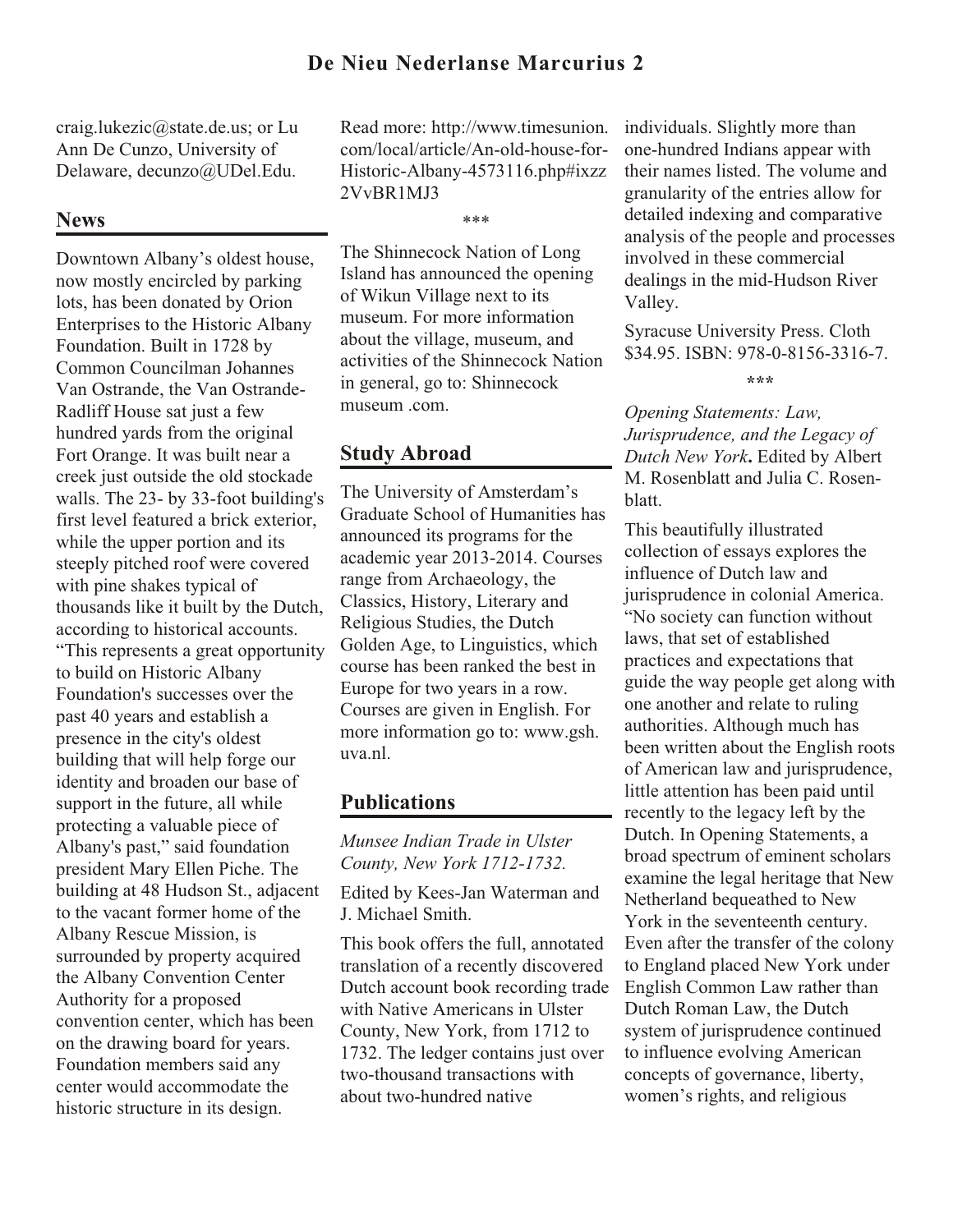freedom in ways that still resonate in today's legal culture."

SUNY Press. Price: \$35.00 Hardcover - 268 pages.

## **Dutch language courses**

The University of Leuven announces its 2013 "Joos Florquin Dutch as a foreign language summer course." This intensive course is intended for those who wish to begin learning Dutch or improve their knowledge of the language. There are 5 levels: Elementary, Intermediate A, Intermediate B, Advanced A, Advanced B. The teaching language is Dutch. Passive knowledge of English and/or French is an advantage. Prior knowledge will be tested on the first day. The results of the placement test will be communicated to the students on the following day.

### **Program schedule**:

August 2, Friday: 9 - 12 a.m.: Placement Test Intermediate and advanced level (levels 2 - 5) 2 - 4 p.m.: Guided tour of Leuven August 5, Monday: 9 a.m.: First class August 30, Friday**:** End of the course. For complete information go to: ilt.kuleuven.be/summercourse.

# **NNI News**

We are continually updating and adding new materials and features to our website. Some recent

additions are below. Watch this space for future updates.

"Dissing the Dutch: All's Fair in Love and War"

New in More Historical Fun: Peter Douglas compiled this rich collection of pejorative, humorous & pointed labels the English have pinned on the Dutch over the last five centuries.

Visit our new calendar to find and suggest events such as book talks, conferences, and other happenings related to the seventeenth-century Atlantic World.

New Netherland and the Global Marketplace: The Transportation of Goods and People Across the Atlantic Ocean - A Lesson Plan for 7th Graders

New in Education: This lesson focuses on the essential question: What was New Netherland's role within a larger global network of trade in goods and bound labor (both slaves and indentured servants)? By analyzing historic documents, students will be able to map and to analyze the flow of goods and people to New Netherland from Europe, Africa, and South America.

### **2013 Annual Meeting**:

At the 2013 Annual Meeting, outgoing Senior Scholar Dennis Maika recounted his experiences during his prior year of residency, and incoming Senior Scholar Russell Shorto outlined some of his research goals for the coming year. Danny Noorlander, the 2012 winner of the Hendricks Award, spoke on "Merchants, Ministers, and the Making (and Unmaking) of

the Dutch Atlantic, 1621 – 1674." The 2013 Alice P. Kenney Award was presented to Ruth Piwonka for her contributions to the study of Dutch colonial material culture and her work to increase historical awareness throughout the Hudson Valley.

### **Alice P. Kenney Award**:

The 2013 award was presented at the Annual Meeting to Ruth Piwonka, recognizing her for contributions to the study of Dutch colonial material culture and her work to increase historical awareness throughout the Hudson Valley.

### **New Trustees**:

E. Carl Fabend, NNI Treasurer. Carl is a1959 graduate from Syracuse University. He served in the U.S. Marine Corps, until 1968, attaining the rank of Captain in the U.S.M.C. Reserves. He has an MBA program from New York University School of Business. He is currently President of Cardinal Components, Inc., in Wayne, NJ. See www.cardinalxtal.com. He is a member of Union Congregational Church in Montclair, NJ, where he served as Treasurer and chair of the Finance Committee, and chair of the Personnel Department, and where back in the 1980s he set the church upon its journey to become computerized. He is married to Firth Haring Fabend, whom he has known since the sixth grade in Nyack, NY. They have two daughters and three grandchildren.

Michael Vande Woude, Trustee, is recognized as one of the prominent technology management leaders in Financial, DOD and Technology